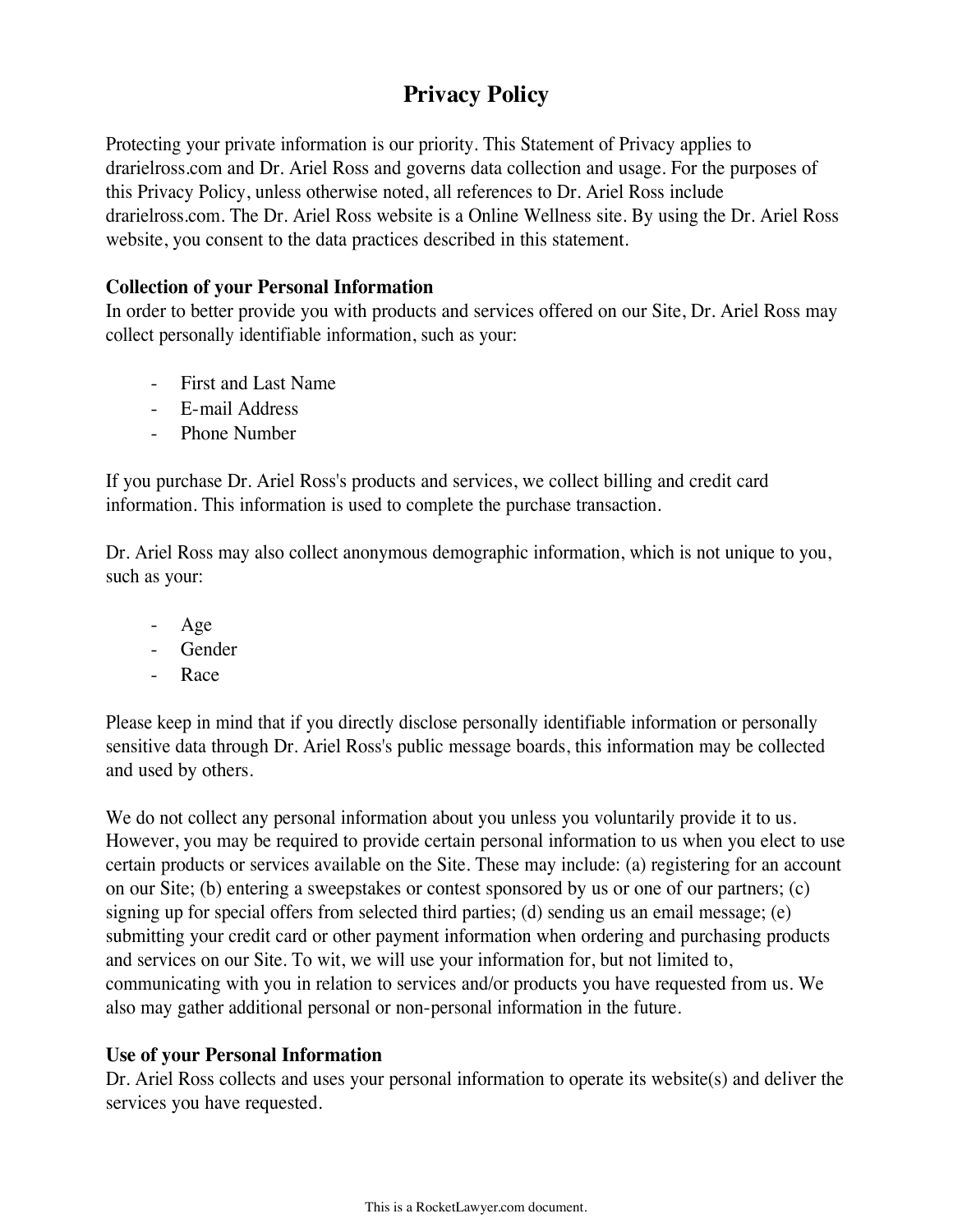Dr. Ariel Ross may also use your personally identifiable information to inform you of other products or services available from Dr. Ariel Ross and its affiliates.

#### **Sharing Information with Third Parties**

Dr. Ariel Ross does not sell, rent or lease its customer lists to third parties.

Dr. Ariel Ross may, from time to time, contact you on behalf of external business partners about a particular offering that may be of interest to you. In those cases, your unique personally identifiable information (e-mail, name, address, telephone number) is not transferred to the third party. Dr. Ariel Ross may share data with trusted partners to help perform statistical analysis, send you email or postal mail, provide customer support, or arrange for deliveries. All such third parties are prohibited from using your personal information except to provide these services to Dr. Ariel Ross, and they are required to maintain the confidentiality of your information.

Dr. Ariel Ross may disclose your personal information, without notice, if required to do so by law or in the good faith belief that such action is necessary to: (a) conform to the edicts of the law or comply with legal process served on Dr. Ariel Ross or the site; (b) protect and defend the rights or property of Dr. Ariel Ross; and/or (c) act under exigent circumstances to protect the personal safety of users of Dr. Ariel Ross, or the public.

#### **Tracking User Behavior**

Dr. Ariel Ross may keep track of the websites and pages our users visit within Dr. Ariel Ross, in order to determine what Dr. Ariel Ross services are the most popular. This data is used to deliver customized content and advertising within Dr. Ariel Ross to customers whose behavior indicates that they are interested in a particular subject area.

## **Automatically Collected Information**

Information about your computer hardware and software may be automatically collected by Dr. Ariel Ross. This information can include: your IP address, browser type, domain names, access times and referring website addresses. This information is used for the operation of the service, to maintain quality of the service, and to provide general statistics regarding use of the Dr. Ariel Ross website.

## **Links**

This website contains links to other sites. Please be aware that we are not responsible for the content or privacy practices of such other sites. We encourage our users to be aware when they leave our site and to read the privacy statements of any other site that collects personally identifiable information.

## **Right to Deletion**

Subject to certain exceptions set out below, on receipt of a verifiable request from you, we will:

- Delete your personal information from our records; and
- Direct any service providers to delete your personal information from their records.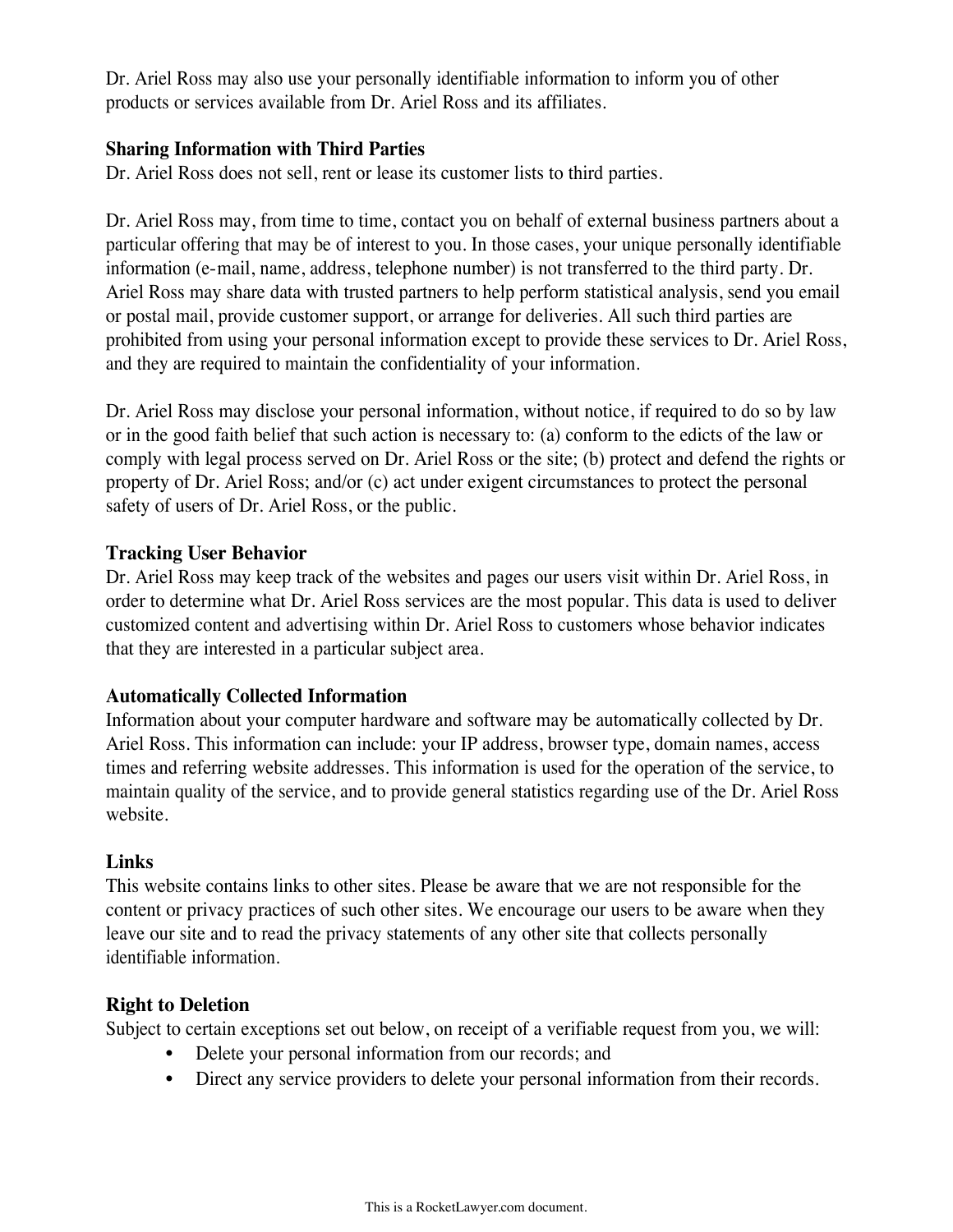Please note that we may not be able to comply with requests to delete your personal information if it is necessary to:

- Complete the transaction for which the personal information was collected, fulfill the terms of a written warranty or product recall conducted in accordance with federal law, provide a good or service requested by you, or reasonably anticipated within the context of our ongoing business relationship with you, or otherwise perform a contract between you and us;
- Detect security incidents, protect against malicious, deceptive, fraudulent, or illegal activity; or prosecute those responsible for that activity;
- Debug to identify and repair errors that impair existing intended functionality;
- Exercise free speech, ensure the right of another consumer to exercise his or her right of free speech, or exercise another right provided for by law;
- Comply with the California Electronic Communications Privacy Act;
- Engage in public or peer-reviewed scientific, historical, or statistical research in the public interest that adheres to all other applicable ethics and privacy laws, when our deletion of the information is likely to render impossible or seriously impair the achievement of such research, provided we have obtained your informed consent;
- Enable solely internal uses that are reasonably aligned with your expectations based on your relationship with us;
- Comply with an existing legal obligation; or
- Otherwise use your personal information, internally, in a lawful manner that is compatible with the context in which you provided the information.

## **Children Under Thirteen**

Dr. Ariel Ross does not knowingly collect personally identifiable information from children under the age of thirteen. If you are under the age of thirteen, you must ask your parent or guardian for permission to use this website.

#### **E-mail Communications**

From time to time, Dr. Ariel Ross may contact you via email for the purpose of providing announcements, promotional offers, alerts, confirmations, surveys, and/or other general communication. In order to improve our Services, we may receive a notification when you open an email from Dr. Ariel Ross or click on a link therein.

If you would like to stop receiving marketing or promotional communications via email from Dr. Ariel Ross, you may opt out of such communications by "replying STOP" or "clicking on the UNSUBSCRIBE button.

## **Changes to this Statement**

Dr. Ariel Ross reserves the right to change this Privacy Policy from time to time. We will notify you about significant changes in the way we treat personal information by sending a notice to the primary email address specified in your account, by placing a prominent notice on our site, and/or by updating any privacy information on this page. Your continued use of the Site and/or Services available through this Site after such modifications will constitute your: (a) acknowledgment of the